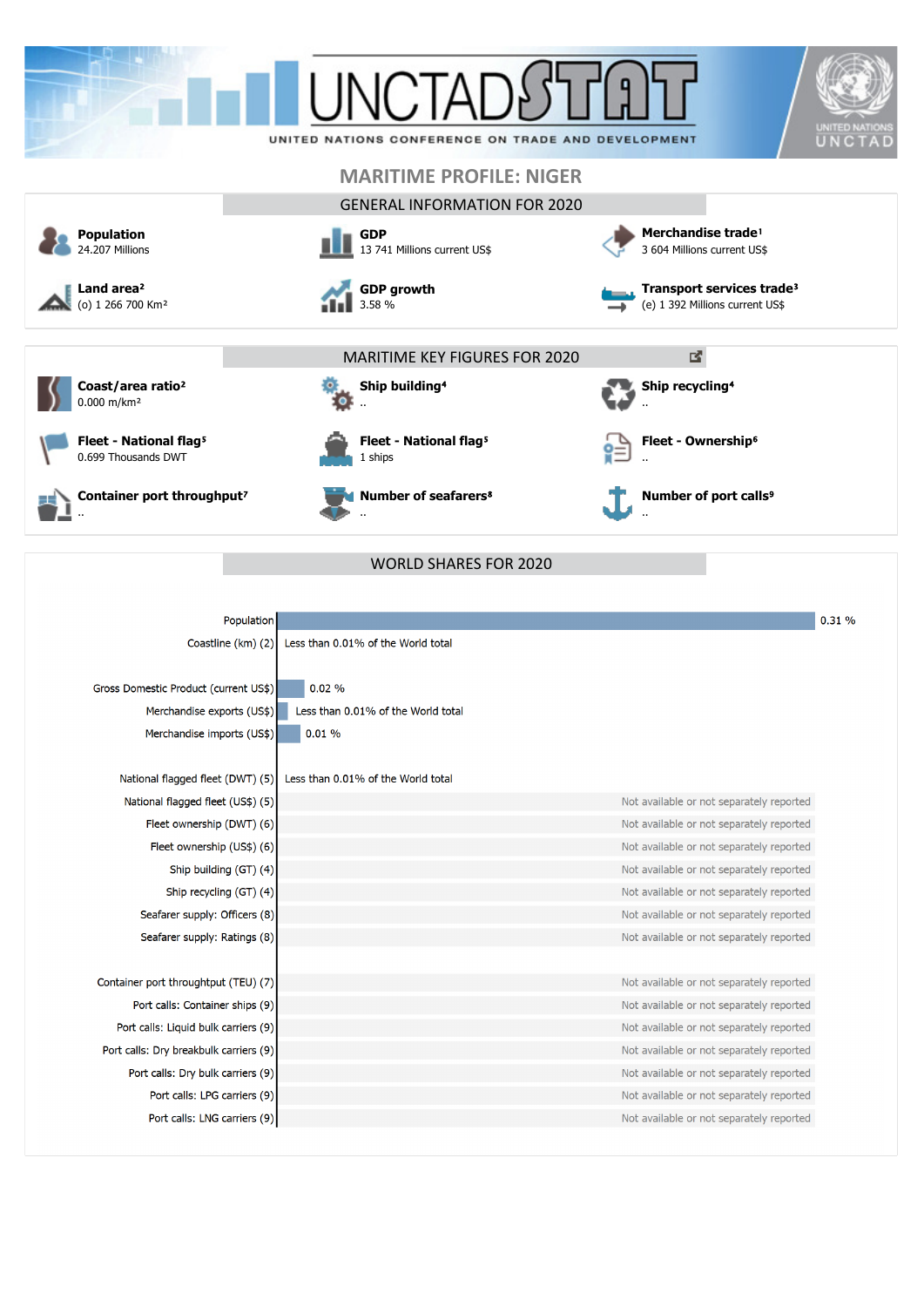



NATIONAL FLEET

| Services exports by main category <sup>10</sup> |  |
|-------------------------------------------------|--|
|-------------------------------------------------|--|

| (as % of total services)                        | 2005   | 2010   | 2015   | 2020     |
|-------------------------------------------------|--------|--------|--------|----------|
| Transport                                       | 9.8    | 0.7    | 7.4    |          |
| Travel                                          | 49.4   | 88.5   | 31.9   | (e) 37.3 |
| Other services                                  | 40.9   | 10.8   | 60.7   |          |
| Total trade in transport services <sup>10</sup> |        |        |        |          |
| (millions of US\$)                              | 2005   | 2010   | 2015   | 2020     |
| Transport services exports                      | 9      |        | 17     |          |
| Transport services imports                      | 213    | 538    | 590    |          |
| Transport services trade balance                | $-205$ | $-537$ | $-573$ |          |
|                                                 |        |        |        |          |



| (Thousands DWT)      | 2005                 | 2010                 | 2015 | 2020 |
|----------------------|----------------------|----------------------|------|------|
| Total fleet          | $\cdot$              | $\cdot$              | 6.7  | 0.7  |
| Oil tankers          | $\cdot$              | $\cdot$              | 6.7  | 0.0  |
| <b>Bulk carriers</b> | $\cdot$              | $\ddot{\phantom{0}}$ | 0.0  | 0.0  |
| General cargo        | $\cdot$              | $\cdot$              | 0.0  | 0.7  |
| Container ships      |                      | $\cdot$              | 0.0  | 0.0  |
| Other types of ships | $\ddot{\phantom{a}}$ | $\cdot$              | 0.0  | 0.0  |
|                      |                      |                      |      |      |



Transport services exports growth rate in 2020

### Fleet by type of ship<sup>5</sup>

**(Number of ships)**

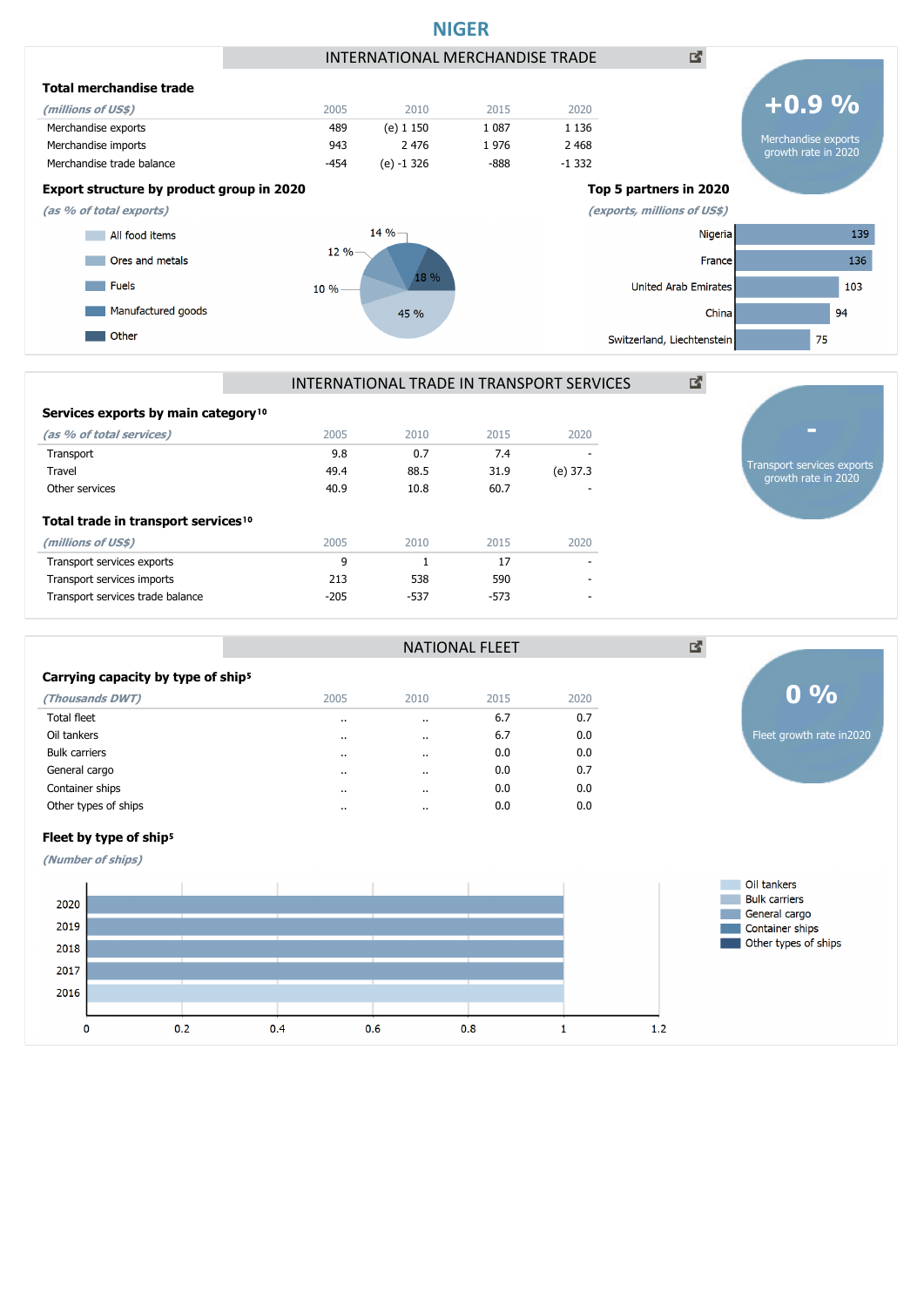# **NIGER**

## LINER SHIPPING CONNECTIVITY

### **Bilateral connectivity index - Top 10 partners in Q1 2020**<sup>11</sup>

**Can only take values between 0 (minimum) and 1 (maximum)**

## **Liner shipping connectivity index**<sup>11</sup>

**Maximum 2006=100 for China**

#### No data available

# No data available

## PORT CALLS AND PERFORMANCE

Port calls, time spent in ports, vessel age and size in 2020<sup>9</sup>

|                                  | Number of<br>arrivals | Median time<br>in port (days) | Avg age<br>of vessels | Avg size (GT)<br>of vessels | Avg cargo<br>carrying<br>capacity (DWT)<br>per vessel | Avg container<br>carrying<br>capacity (TEU)<br>per container<br>ship | Maximum size<br>(GT) of vessels |
|----------------------------------|-----------------------|-------------------------------|-----------------------|-----------------------------|-------------------------------------------------------|----------------------------------------------------------------------|---------------------------------|
| All ships                        | $\cdots$              |                               |                       |                             | $\cdots$                                              |                                                                      | $\cdots$                        |
| Liquid bulk carriers             | $\cdots$              |                               | $\cdot$               | $\cdots$                    | $\cdot$                                               |                                                                      | $\cdot$ .                       |
| Liquefied petroleum gas carriers | $\cdots$              |                               |                       | $\cdots$                    | $\cdots$                                              |                                                                      | $\cdots$                        |
| Liquefied natural gas carriers   | $\cdots$              |                               |                       | $\cdots$                    | $\cdots$                                              |                                                                      | $\cdot$ .                       |
| Dry bulk carriers                | $\cdots$              |                               |                       | $\cdots$                    | $\cdots$                                              |                                                                      | $\cdots$                        |
| Dry breakbulk carriers           | $\cdots$              |                               |                       | $\cdots$                    | $\cdots$                                              |                                                                      | $\cdots$                        |
| Roll-on/ roll-off ships          | $\cdots$              |                               | $\cdot$               | $\cdots$                    | $\cdots$                                              |                                                                      | $\cdot$ .                       |
| Container ships                  | $\cdots$              |                               |                       | $\cdots$                    | $\cdots$                                              |                                                                      | $\cdots$                        |
| Passenger ships                  | $\cdots$              |                               |                       | $\cdots$                    | $\cdots$                                              |                                                                      | $\cdots$                        |

#### Port liner shipping connectivity index - Top 5 ports in 2020<sup>11</sup>

**Maximum 2006=100 for China, Hong Kong SAR**

#### No data available

図

國